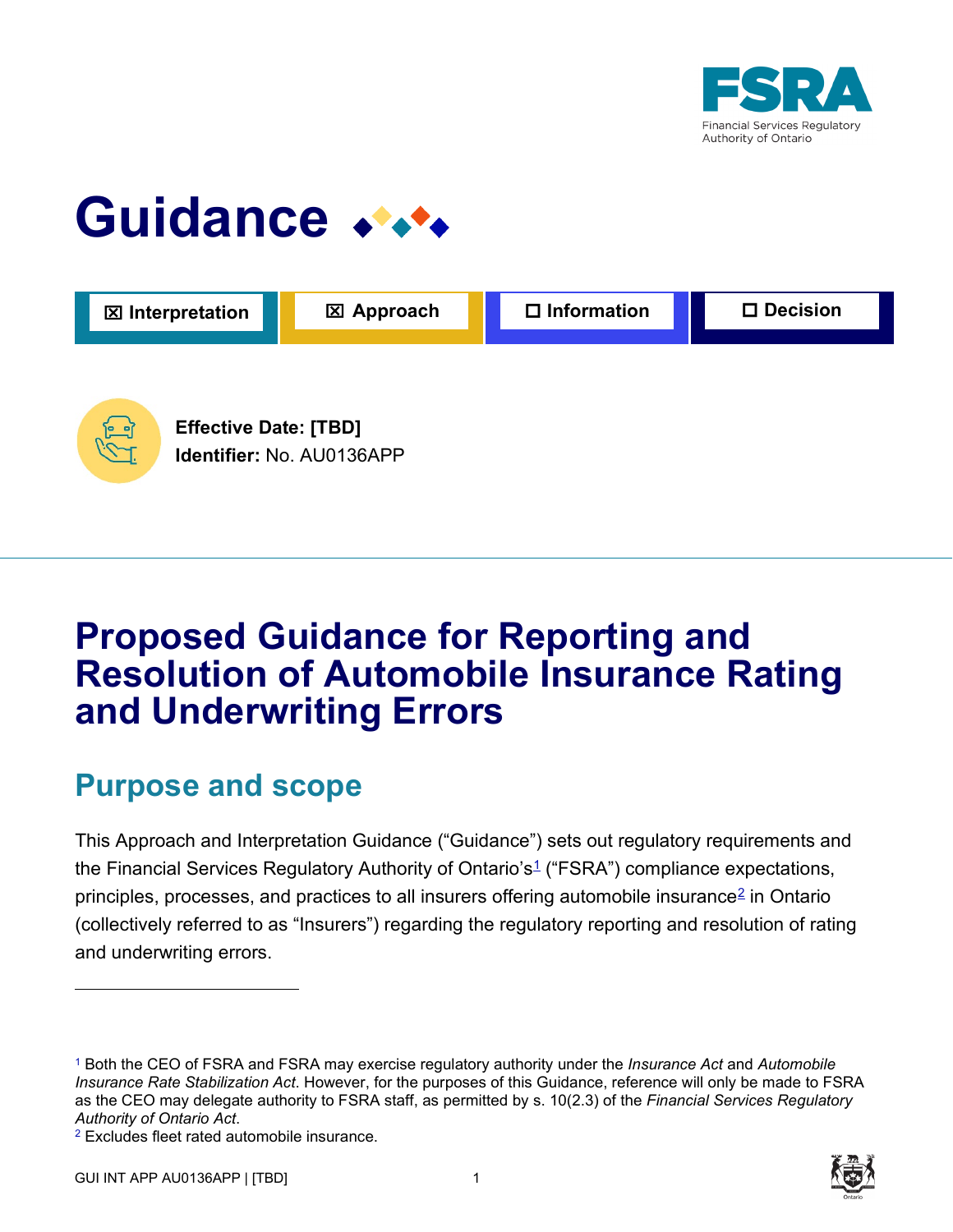## **Rationale and background**

The objective of this Guidance is to ensure that:

- **1.** Insurers are aware of FSRA's processes and expectations when an automobile insurance rating or underwriting error occurs, and reporting is consistent across the sector.
- **2.** Insurers treat consumers fairly in the resolution of rating and underwriting errors.<sup>3</sup>

#### **Rating errors**

A rating error occurs when an insurer charges a consumer a rate other than the approved rate as filed with FSRA pursuant to the:

- **1.** *Automobile Insurance Rate Stabilization Act* ("AIRSA") for the Private Passenger Automobile ("PPA") category
- **2.** *Insurance Act* (the "*Act*") for the other than PPA categories<sup>4</sup>

A rating error also occurs when an insurer implements processes or procedures that result in the incorrect classification of a consumer and thereby impacts their rating or ability to purchase insurance.

#### **Underwriting errors**

An underwriting error occurs when an insurer uses reasons other than the approved reasons as filed under s. 238 of the  $Act^5$  to:

<sup>5</sup> S. 238(1) of the Act prohibits, with respect to automobile insurance, an insurer from declining to issue, terminating or refusing to renew a contract or refusing to provide or continue a coverage endorsement except on a ground filed with FSRA.



<sup>3</sup> Fair Treatment of Customers in Insurance:<https://www.ccir-ccrra.org/Documents/View/3450>

<sup>4</sup> Insurers are prohibited from charging a rate other than the authorized rate for the PPA category of automobile insurance by s. 8 of AIRSA. For other than PPA categories, s. 417(1) and s. 417(2) of the *Act* prohibit an insurer from using a risk classification system or rate unless such a risk classification system or rate is approved by FSRA or Financial Services Tribunal, authorized under s. 413 or required under the regulations.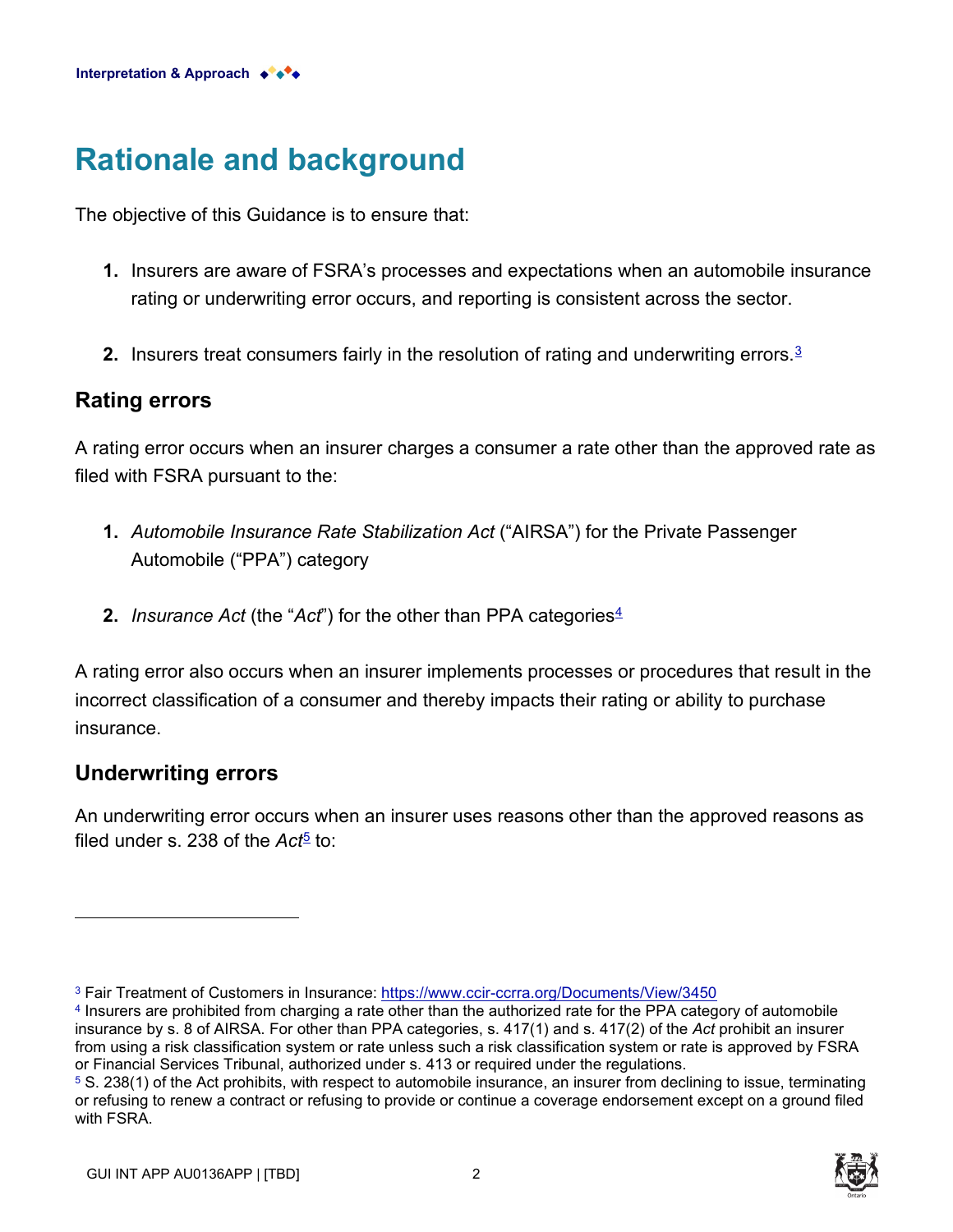- **1.** decline to issue, terminate, or refuse to renew a contract $6$
- **2.** refuse to provide or continue a coverage or endorsement

An underwriting error also occurs when an insurer implements formal or informal processes and procedures, whether intentionally or unintentionally, that make it more difficult for consumers to interact with the insurer, its appointed broker(s) or its

Agent(s) and thereby discourage or delay consumers from applying for, renewing, or otherwise obtaining automobile insurance. $<sup>7</sup>$ </sup>

#### **Need for guidance on reporting and resolution of errors**

FSRA does not currently have guidance establishing its view on the reporting and resolution of rating and underwriting errors. The reporting of such errors remains inconsistent across the automobile insurance sector and there is a lack of transparency regarding how FSRA will address circumstances where an unreported error is discovered through alternative means (e.g., while reviewing a consumer complaint or reviewing an insurer's rate or underwriting rules filing).

Further, there is no express requirement in the *Act* or AIRSA regarding the reporting of rating and underwriting errors to FSRA or how such errors are to be resolved.

 $7$  S. 238(1) of the Act currently prohibits an insurer from declining to issue, terminating or refusing to renew a contract or refusing to provide or continue a coverage or endorsement, except on a filed ground. S. 238(1) of the Act provides a sufficient legal basis for the inclusion of this portion of the underwriting error definition (the "UW Definition") into the Guidance, although the language of the UW Definition would also be expressly provided for in s. 9(1)(i) [2020-002] Unfair or Deceptive Acts or Practices (the "Proposed Rule"). The inclusion of s. 9(1)(i) of the Proposed Rule into the Guidance is subject to change and will only be included if the Minister of Finance (the "Minister") approves the Proposed Rule and the Proposed Rule comes into force.



<sup>&</sup>lt;sup>6</sup> FSRA's stated interpretation of what amounts to declining to issue or refusing to renew a contract is provided for in Interpretation of Sections 237 & 238 of the *Insurance Act* and Sections 1(1) and 2(1)(5) to 2(1)(8) of Regulation 7/00 *Unfair or Deceptive Acts or Practices* and Approach to Supervision [Take All Comers Rule].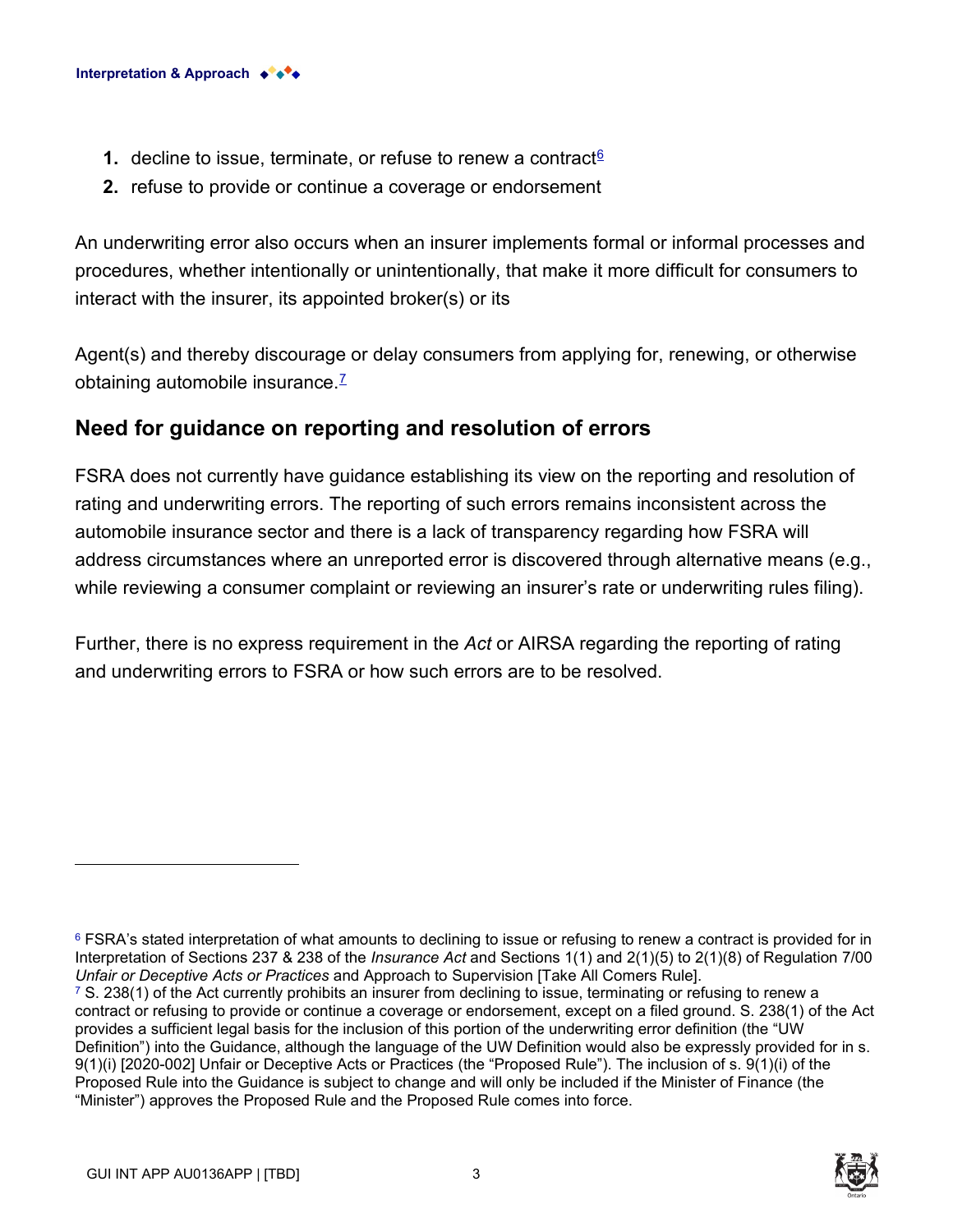# **Interpretation - regulatory requirements**

#### **Rating errors**

FSRA is interpreting the following subsections of the *Act* as requiring Insurers to report and resolve rating errors:

- In relation to automobile insurance for the other than the PPA categories, s. 417(1) and s. 417(2) of the *Act* prohibit Insurers from using a risk classification system or rate that has not been approved by FSRA. Given that a rating error is prohibited by the *Act*, as such an error constitutes using a risk classification system or rate not approved by FSRA, FSRA views the word "approved" according to this Guidance as requiring Insurers to report and resolve rating errors for the non-PPA categories of automobile insurance.
- In relation to the PPA category of automobile insurance, s. 8 of AIRSA prohibits Insurers from charging a rate other than the authorized rate. Given that a rating error is prohibited by AIRSA, as such an error constitutes using a non-authorized rate, FSRA views the word "authorized" in this Guidance as requiring Insurers to report and resolve errors for the PPA category of automobile insurance.
- Paragraph (3) of s. 442.3(1) of the *Act* requires Insurers in the context of an inquiry to provide FSRA with information about their activities related to the business of insurance. It is FSRA's position that the phrase "information about the activities related to the business of insurance" includes the reporting and resolution of rating errors by Insurers for all categories of automobile insurance.
- S. 3(1)(f) of the *Financial Services Regulatory Authority of Ontario Act* (the "FSRA Act") states that an object of FSRA is to promote transparency and the disclosure of information by the insurance sector. FSRA's interpretation of the requirements of the *Act* and AIRSA, as noted above, is consistent with the position that the reporting and resolution of rating

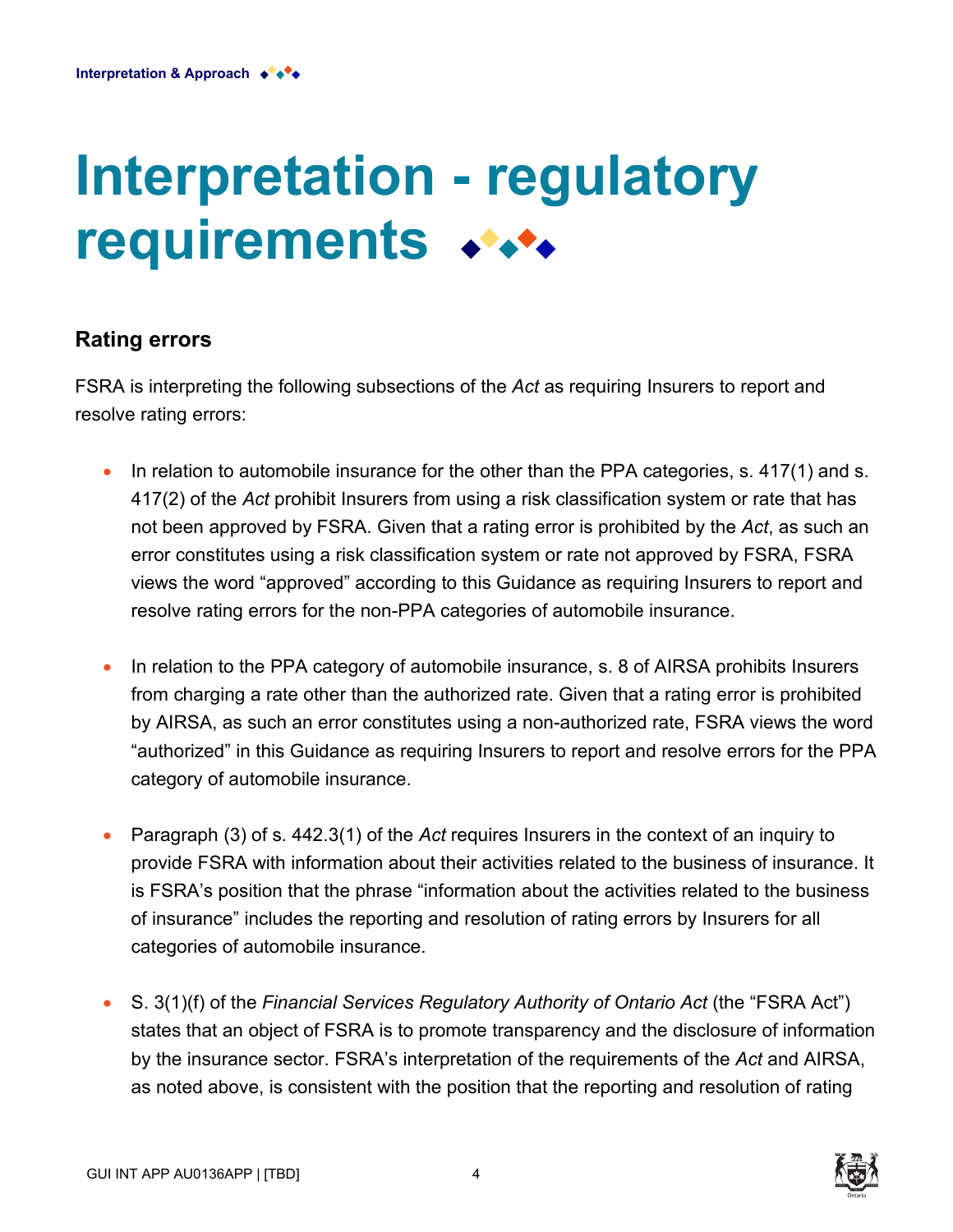errors for all categories of automobile insurance promotes transparency and the disclosure of information by Insurers.

#### **Underwriting errors**

FSRA is interpreting the following subsections of the *Act* as requiring Insurers to report and resolve underwriting errors:

- S. 238(1) of the *Act* prohibits, with respect to automobile insurance, an insurer from declining to issue, terminating or refusing to renew a contract or refusing to provide or continue a coverage endorsement except on a ground filed with FSRA. FSRA regards the phrase "decline to issue, terminate or refuse to renew…except on a filed ground," as requiring Insurers to report and resolve an underwriting error to FSRA where such an error is based on a non-filed ground.
- Paragraph (11) of s. 1 of O. Reg. 7/00 (the "UDAP Regulation") prescribes as an unfair or deceptive act or practice ("UDAP") misclassifying a person or vehicle under the Insurer's risk classification system when rating a person or a vehicle as an insurance risk for the purpose of determining the premium payable for an automobile insurance policy. $8$  FSRA's position is that a failure by an Insurer to report and resolve underwriting errors constitutes conduct which would reasonably be expected to result in a state of affairs that would constitute a UDAP in response to which FSRA may take action pursuant to s. 441(1) of the *Act*.
- Paragraph (3) of s. 442.3(1) of the *Act* requires Insurers in the context of an inquiry to provide FSRA with information about their activities related to the business of insurance. It is FSRA's position that the phrase "information about the activities related to the business of insurance" as including the reporting and resolution of underwriting errors by Insurers.

<sup>&</sup>lt;sup>8</sup> If approved by the Minister, the Proposed Rule would replace the UDAP Regulation upon the Proposed Rule coming into force. S. 9(1)(v) of the Proposed Rule would make the failure to report and resolve underwriting errors as conduct, including inaction or omission, which would reasonably be expected to result in an Insurer misclassifying a person or vehicle under its risk classification system.

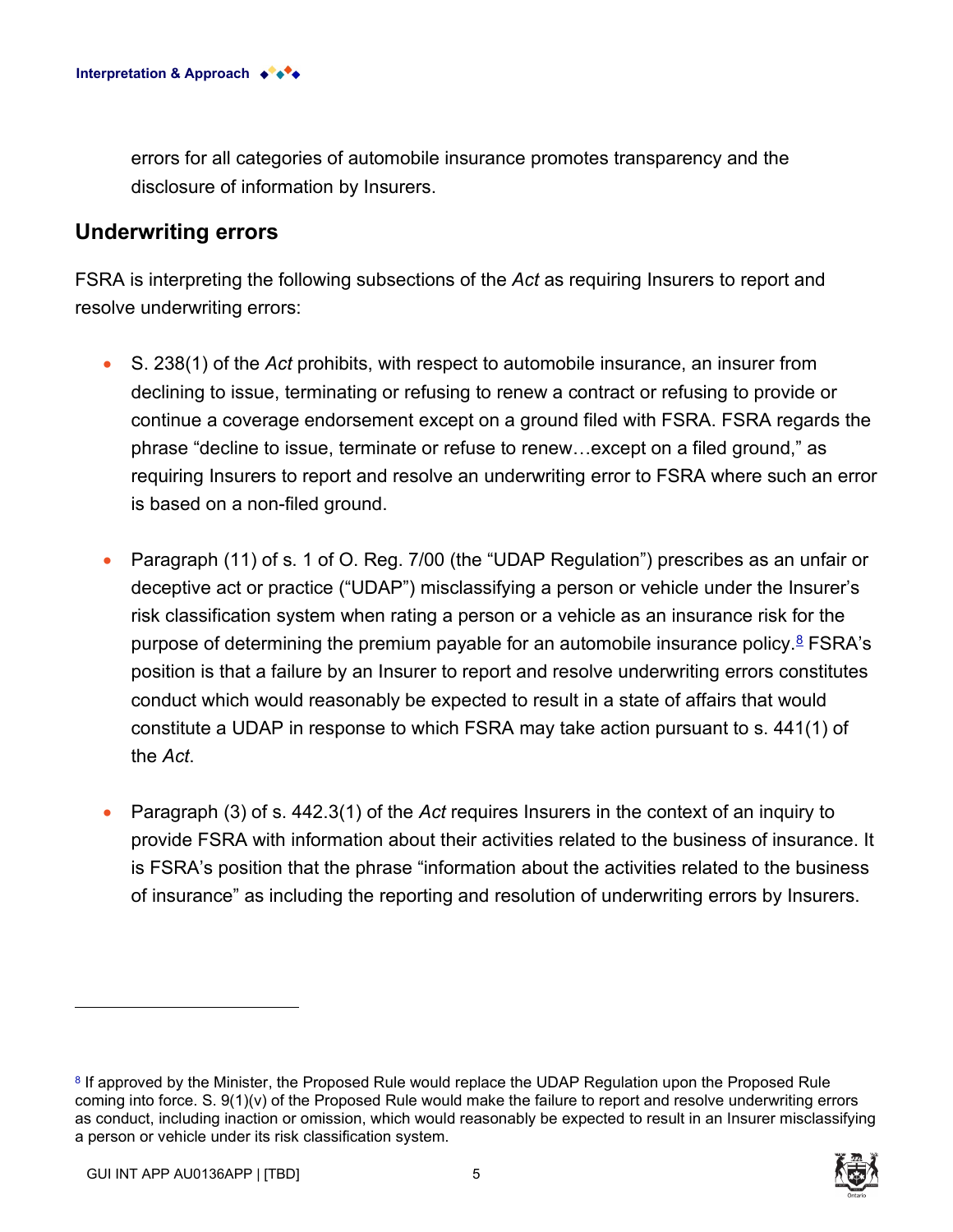• S. 3(1)(f) of the FSRA Act states that an object of FSRA is to promote transparency and the disclosure of information by the insurance sector. FSRA's interpretation of the requirements of the *Act* as noted above, is consistent with the position that the reporting and resolution of underwriting errors promotes transparency and the disclosure of information by Insurers.

#### **Consequences of the failure to report, or, if applicable, resolve errors**

FSRA has the authority to impose an administrative monetary penalty on, or lay provincial offence charges against, an insurer who has committed a rating or underwriting error.<sup>9</sup> FSRA also has the authority to impose an Order or seek a court order which requires the Insurer to cease action, take action, or to suspend the Insurer's license under the Act, without prior notice  $\frac{10}{10}$ 

In general, Insurers are responsible for ensuring that they have appropriate controls in place to identify and correct rating and underwriting errors and ensure the fair treatment of consumers related thereto. FSRA will consider this overriding obligation as critical to its Enforcement response where an insurer has failed to report such errors or adequately resolve them.

FSRA considers Insurers' compliance, or lack thereof, with this Guidance as one of several factors in determining FSRA's Enforcement response to a rating or underwriting error.

## **Principles**

FSRA's Rate Regulation Principles<sup>11</sup> ("RRP") are foundational to FSRA's approach to automobile insurance rate regulation. In developing a framework for the handling of automobile insurance



<sup>9</sup> For a breach of AIRSA, FSRA may impose administrative monetary penalties pursuant to s. 11.2(1)-(2), s. 11.3(1)-  $(2)$ , s. 11.4(1)- $(2)$ , s. 11.5(1)- $(2)$  and s. 11.6. of AIRSA; or lay charges for an offence pursuant to paragraphs  $(1)$ - $(3)$ of s. 12(1) of AIRSA. For a breach of the Act, FSRA may impose administrative monetary penalties pursuant to s. 441.2(1)-(2), s 441.3(1)-(8), s. 441.4(1)-(7), s. 441.5(1)-(2) and s. 441.6(1)-(3) of the Act; or lay charges against an insurer for an offence pursuant to s. 447(2)(a)-(e) of the Act.

<sup>10</sup> For a breach of AIRSA, see s. 11(1). For a breach of the *Act*, see s. 441(2)(b).

[<sup>11</sup> Rate Regulation Principles: https://www.fsrao.ca/industry/auto-insurance-sector/guidance/standard](https://www.fsrao.ca/industry/auto-insurance-sector/guidance/standard-filing#appendix1)filing#appendix1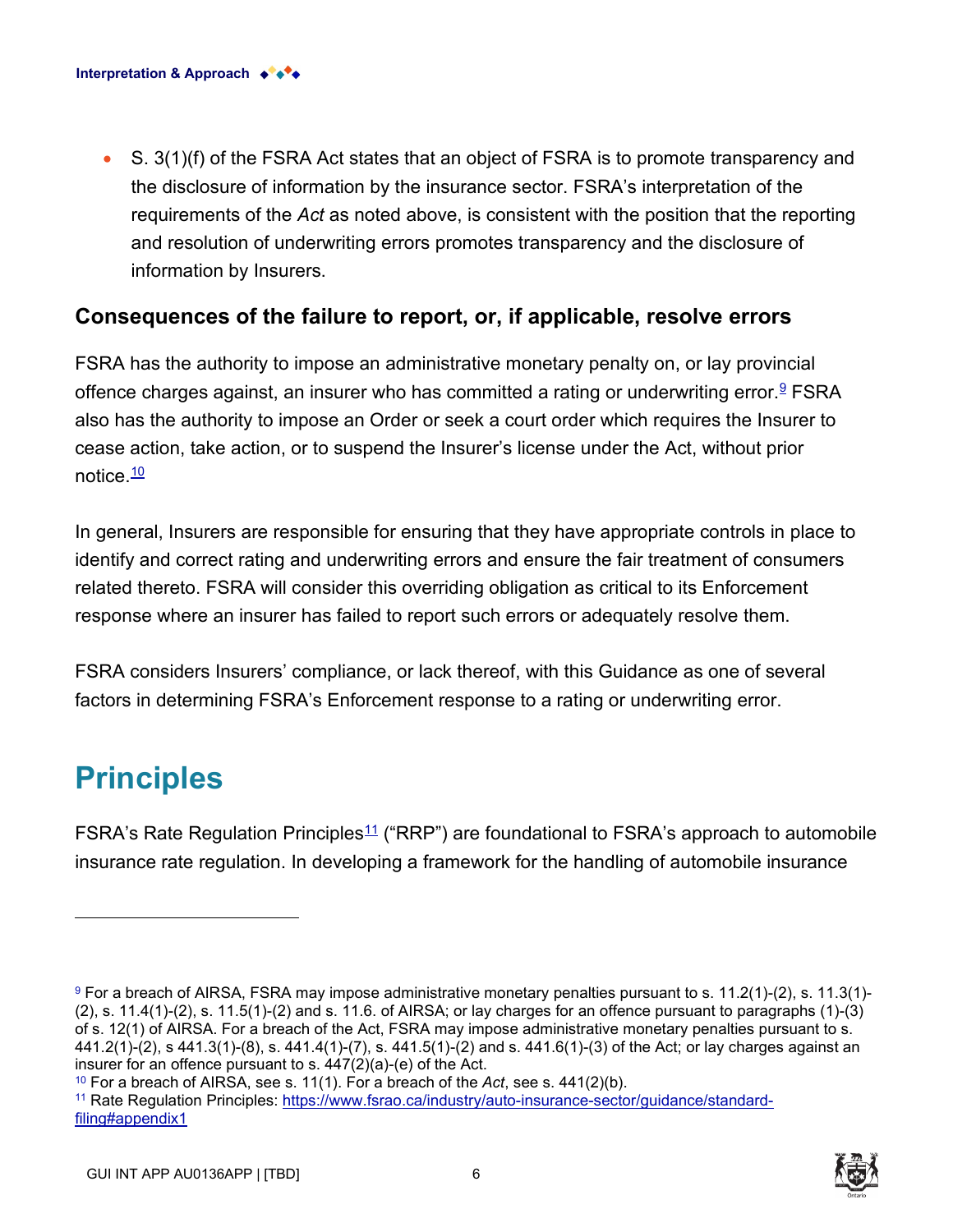

rating and underwriting errors, FSRA was guided by the RRP's principles of *Consumer Focus*  and *Transparency and Disclosure*.

In supervising and regulating the insurance sector, FSRA is required to administer and enforce the *Act* and its regulations in a manner consistent with FSRA's statutory objects.<sup>12</sup>

<sup>12</sup> FSRA Objects (see section 3):<https://www.ontario.ca/laws/statute/16f37#BK4>



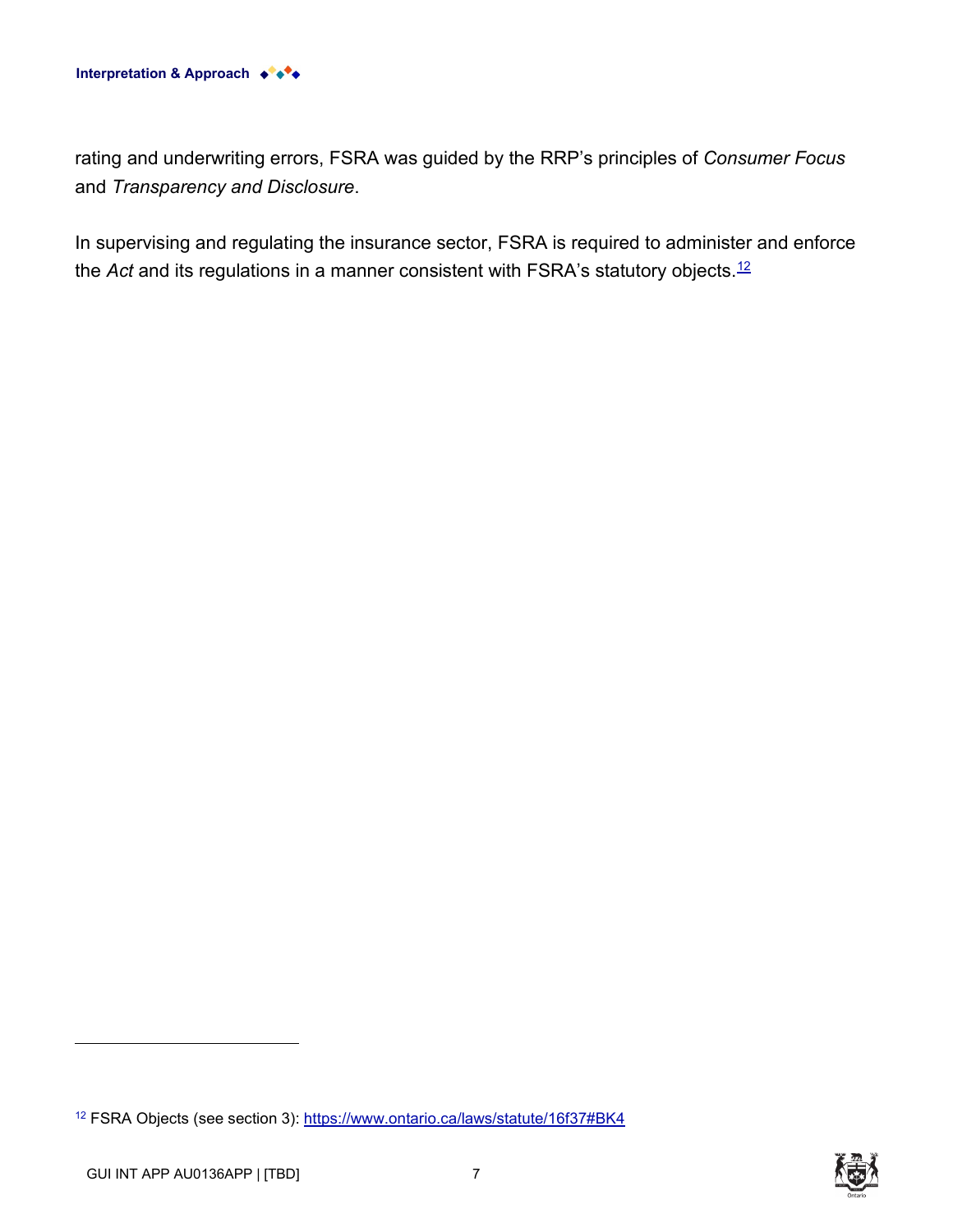# **Approach - supervision, processes, and practices**

#### **Reporting of errors**

Insurers are expected to report all rating and underwriting errors to FSRA through FSRA's [Automated Rates and Classification Technical Information Communication System \(ARCTICS\)](https://fsco-arctics.fsco.gov.on.ca/arctics5/xlogin.nsf/Welcome?OpenForm&Login) or any future system that may succeed ARCTICS. Please see the table below for error types and how they should be reported. In advance of reporting rating or underwriting errors, insurers may contact their FSRA analyst for assistance.

| <b>Type of error</b> | <b>Description</b>                                                                                                                                                                                                                                                                                                       | <b>Timelines and reporting</b><br>mechanism                                                                                         |
|----------------------|--------------------------------------------------------------------------------------------------------------------------------------------------------------------------------------------------------------------------------------------------------------------------------------------------------------------------|-------------------------------------------------------------------------------------------------------------------------------------|
| Major                | <b>Rating error threshold:</b><br>The sum of the absolute<br>$\bullet$<br>value of premium<br>overcharges and premium<br>undercharges resulting from<br>the rating error is equal to or<br>greater than 0.02% of the<br>insurer's total written<br>premiums $\frac{13}{12}$ for the category<br>affected. $\frac{14}{1}$ | <b>Report through ARCTICS</b><br>within 25 business days from<br>the time the rating and/or<br>underwriting error is<br>identified. |



 $13, 15$  Based on the latest full year data reported to GISA. FSRA will update the threshold annually and will include this information in ARCTICS for each insurer.

 $14, 16$  Threshold is based on the written premiums or written exposures for the specific category of automobile insurance affected by the error.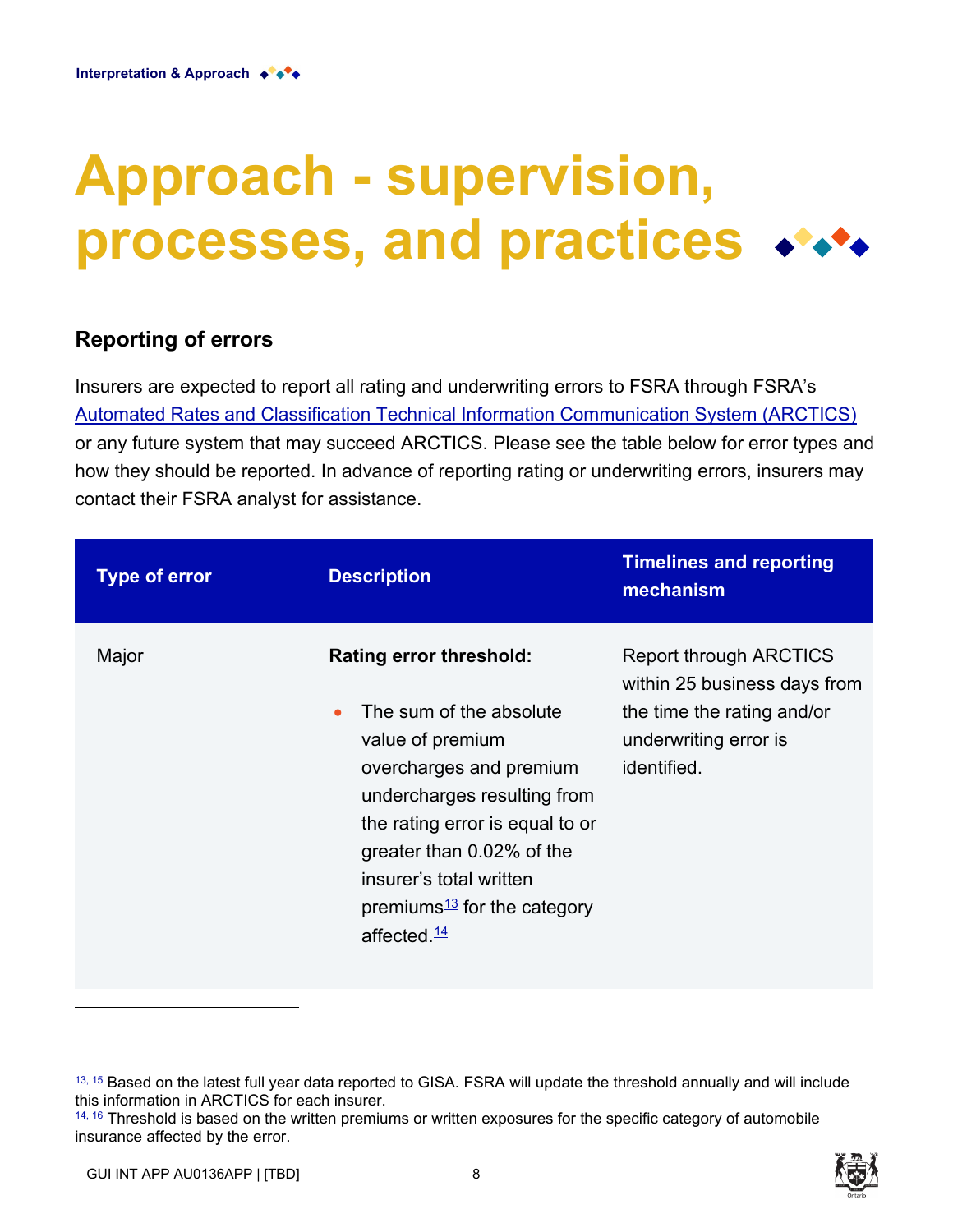|       | The number of written<br>exposures impacted from<br>overcharges and<br>undercharges due to the<br>rating error is equal to or<br>greater than 0.5% of the<br>insurer's total written<br>exposures <sup>15</sup> for the category<br>affected. <sup>16</sup><br><b>Underwriting error threshold:</b><br>More than 100 policies are<br>$\bullet$<br>affected by the underwriting<br>error. |                                                                             |
|-------|------------------------------------------------------------------------------------------------------------------------------------------------------------------------------------------------------------------------------------------------------------------------------------------------------------------------------------------------------------------------------------------|-----------------------------------------------------------------------------|
| Minor | When the rating and/or<br>underwriting error falls below the<br>above threshold.                                                                                                                                                                                                                                                                                                         | <b>Report through ARCTICS</b><br>annually at a date<br>established by FSRA. |
|       | For the purposes of this<br>Guidance, "near miss" events are<br>also considered to be minor<br>errors. This includes, but is not<br>limited to, incorrect rates that<br>were implemented but no<br>consumers were impacted by the<br>error.                                                                                                                                              |                                                                             |

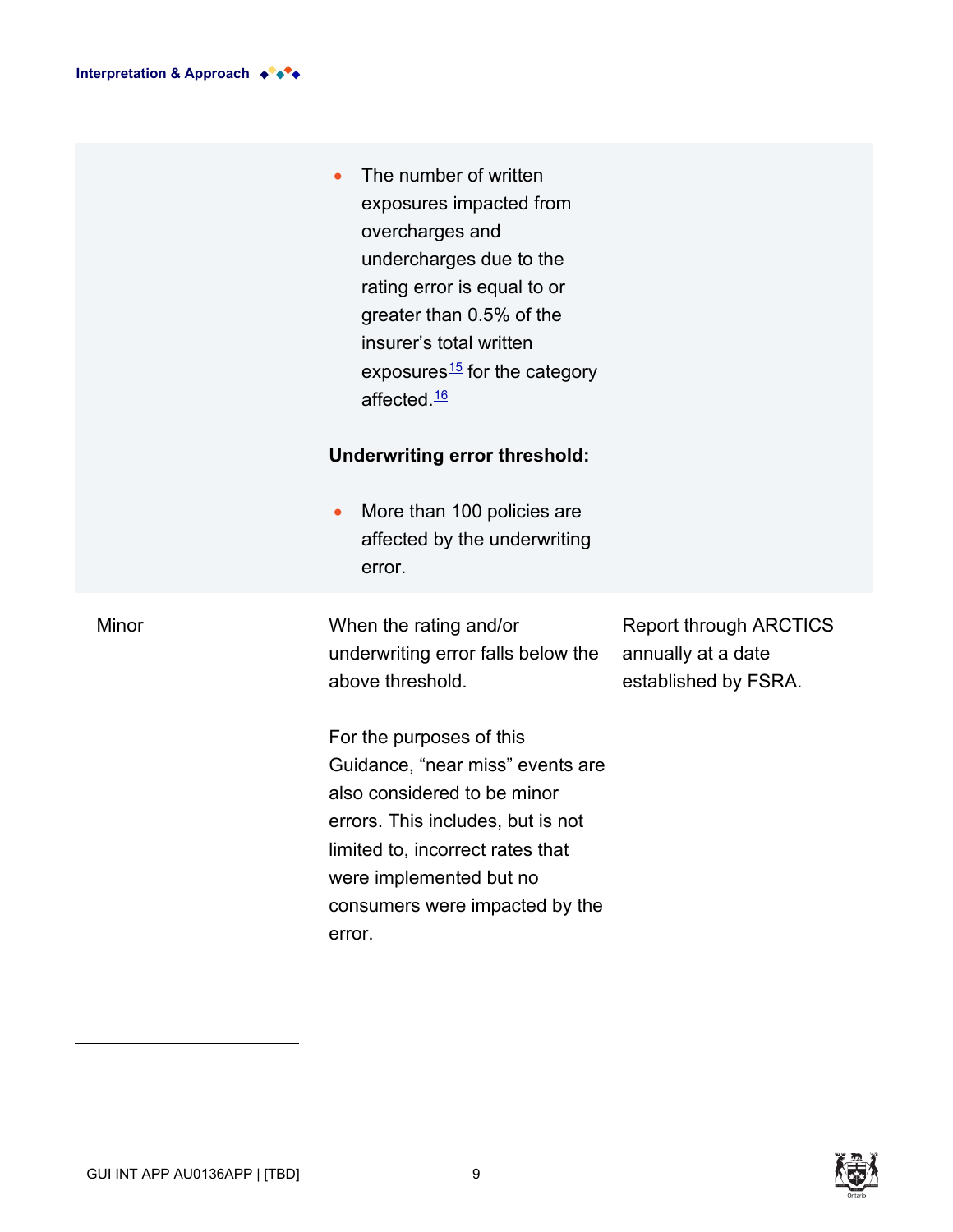Regardless of whether the error is major or minor, Insurers must remediate in favour of all consumers affected by the error. FSRA will require additional information from the insurer, including a complete description and source of the error, how it was discovered, its impact and timing, corrective measures taken to-date, and an action plan to remediate the impact on affected consumers and proposed timing ("remediation plan").

It should be noted that Insurers are permitted to propose a different error reporting threshold to FSRA with an appropriate rationale and supporting data, if applicable. However, the proposed error reporting threshold is subject to FSRA's written approval. FSRA may also require a lower threshold for an insurer where it determines warranted. This could include situations where the insurer has historically shown a higher propensity for committing rating or underwriting errors or there are concerns about the effectiveness of the insurer's control environment as it relates to rating and underwriting errors.

#### **Resolution of errors**

Insurers must correct rating and underwriting errors upon discovery regardless of whether they are major or minor and remediate in favour of consumers.<sup>17</sup> Insurers should also provide detailed remediation plans to FSRA in a timely manner.  $^{18}$  FSRA expects insurers to resolve any rating or underwriting errors in accordance with the timelines set out in the table below.



 $17$  If an insured has been incorrectly classified under a risk classification system used by an insurer, then s.  $2(1)$  of O. Reg. 777/93: Statutory Conditions - Automobile Insurance (the "Statutory Conditions") requires an insurer to make any required corrections.

If a correction made pursuant to s. 2(1) of the Statutory Conditions results in an insured's premium being lowered, then the insurer is required by s. 2(2) of the Statutory Conditions to refund the amount of any premium overpayment together with the interest thereon for the period that the incorrect risk classification was in effect.

If such a correction is made within the first sixty days a policy is in force and results in an insured's premium being increased, then pursuant to s. 2(4) of the Statutory Conditions the insurer may require the insured to pay the additional premium without interest.

<sup>&</sup>lt;sup>18</sup> Remediation plans should include details of the insurer's communication plan for consumers affected by the error, as well as the protocol to deal with potential consumer complaints.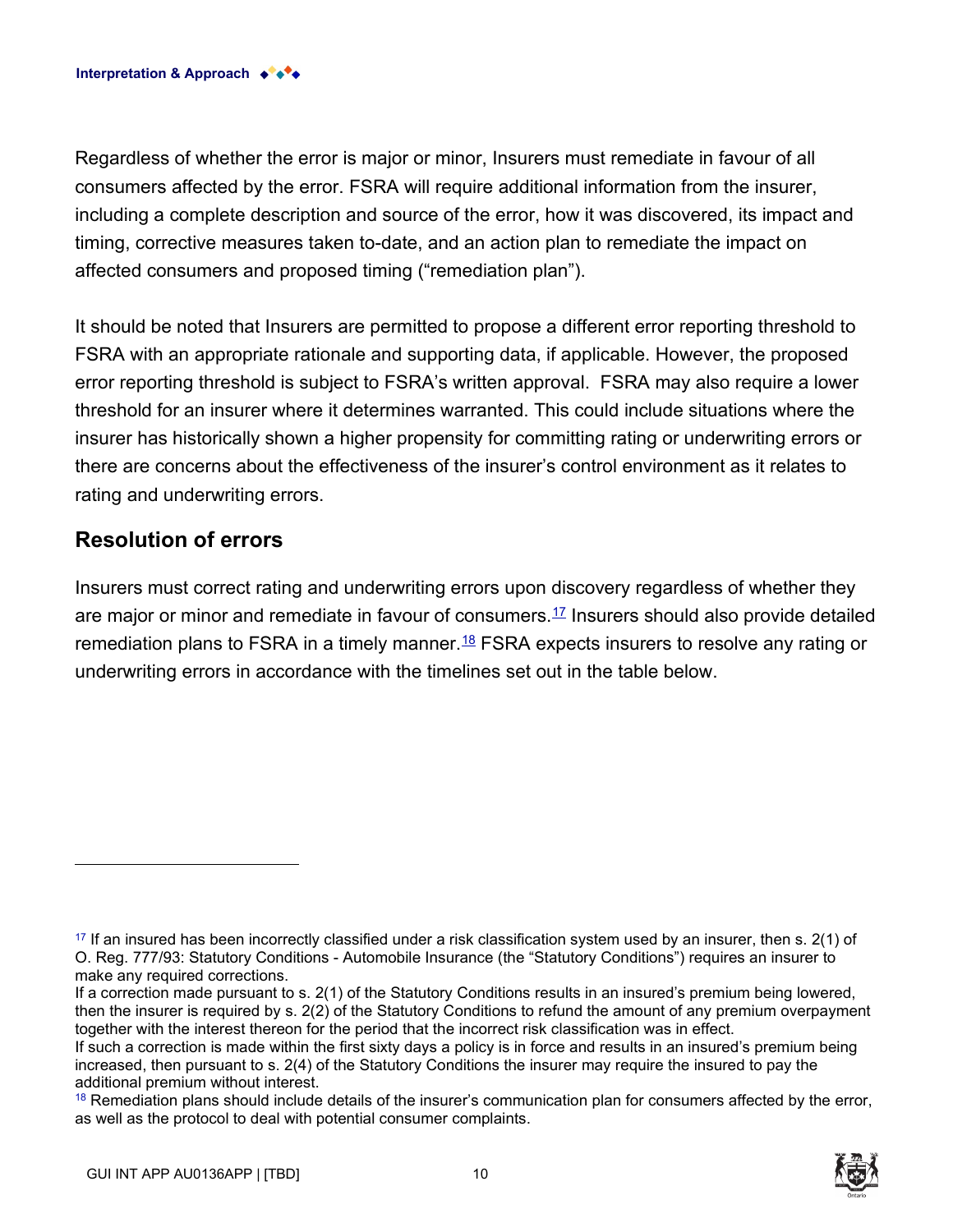| <b>Resolution</b>           | <b>Rating error timelines</b>                                        | <b>Underwriting error</b><br><b>timelines</b>                      |
|-----------------------------|----------------------------------------------------------------------|--------------------------------------------------------------------|
| Correction of the error     | Within 45 business days from the time the error is first identified. |                                                                    |
| Remediation to<br>consumers | Within 12 months from the time<br>the error is first identified.     | Within 3 months from the<br>time the error is first<br>identified. |

Insurers requiring additional time to either correct an error or remediate should contact FSRA to discuss potential options. Refunds to consumers must include the amount of any premium overpayment together with interest for the period that the error was in effect.

#### **Publishing of errors**

Consistent with FSRA's principles of transparency and disclosure, all rating and underwriting errors will be published on the FSRA website. The approach to publishing major and minor errors will be as follows:

| <b>Type of error</b> | <b>Publishing approach</b>                                                                                                             |
|----------------------|----------------------------------------------------------------------------------------------------------------------------------------|
| Major                | Each error will be published, identifying the insurer, the insurer<br>group, details of the error, and the insurer's remediation plan. |
| Minor                | Errors will be summarized for each insurer group.                                                                                      |



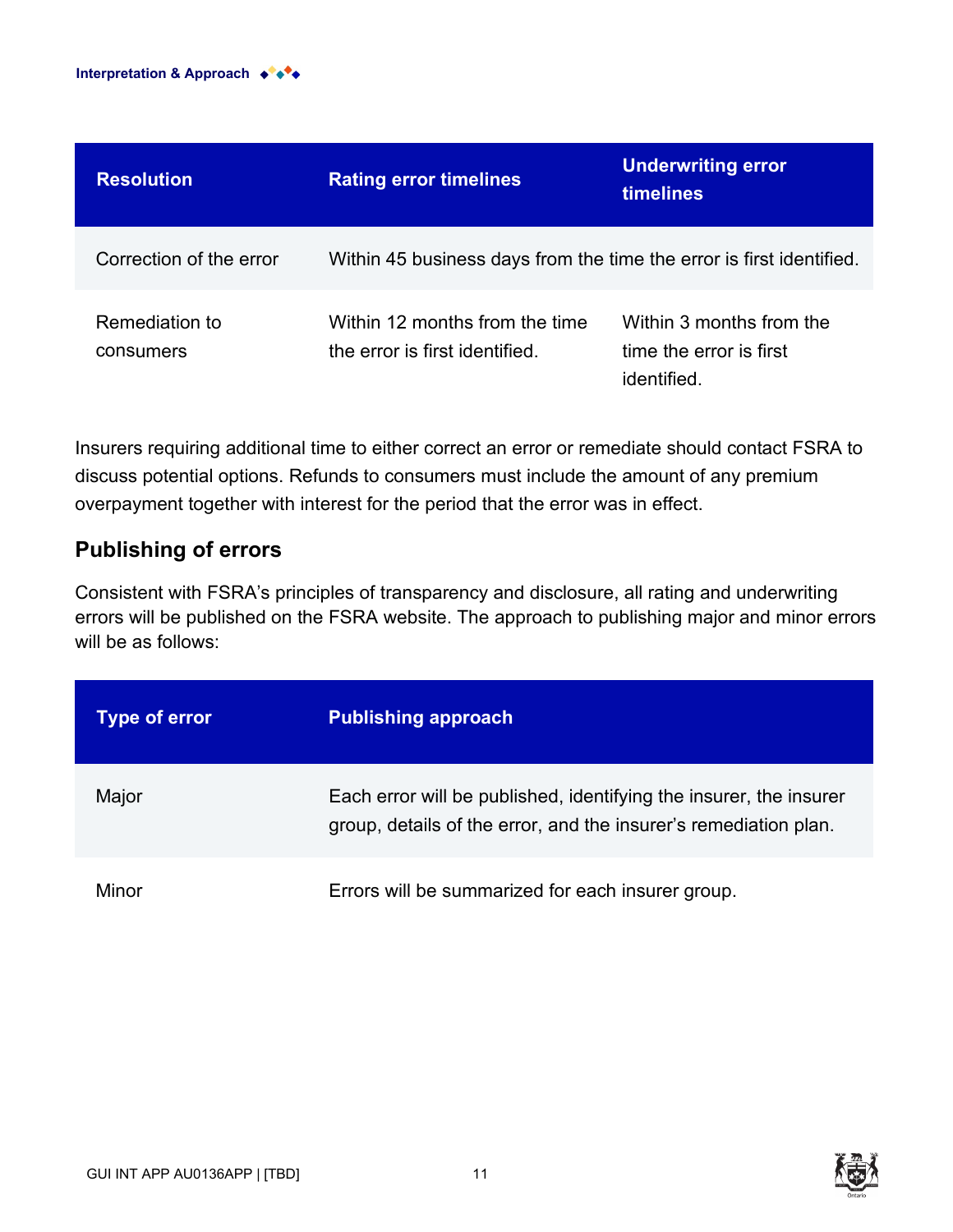#### **Supervisory approach**

FSRA may formally examine an insurer's processes and practices<sup>19</sup> ensuring rating and underwriting errors are resolved, as is legally required under the *Act*. In deciding whether an examination is required, FSRA may consider:

- **1.** the number of major and minor errors reported by the insurer or insurance group to FSRA in the previous 12 months
- **2.** the insurer's or insurer group's history of reporting and resolving rating and underwriting errors
- **3.** the frequency and extent of recent rating or underwriting changes, including policy management system changes

The above list is not exhaustive as additional factors may be identified and considered by FSRA which warrant a formal examination. FSRA will allocate its examination and enforcement resources based on its assessment of the insurer's compliance with this guidance and its approved prioritization mechanism.

### **Effective date and future review**

This Guidance became effective on [Date] and will be reviewed no later than [Date plus three years].

## **About this guidance**

This Guidance is consistent with [FSRA's Guidance Framework.](https://www.fsrao.ca/regulation/guidance/fsra-guidance-framework) As Interpretation guidance, it describes FSRA's view of requirements under its legislative mandate (i.e. legislation, regulations and rules) so that non-compliance can lead to enforcement or supervisory action.



<sup>&</sup>lt;sup>19</sup> Part XIX of the Act provides FSRA with examination and enforcement powers.